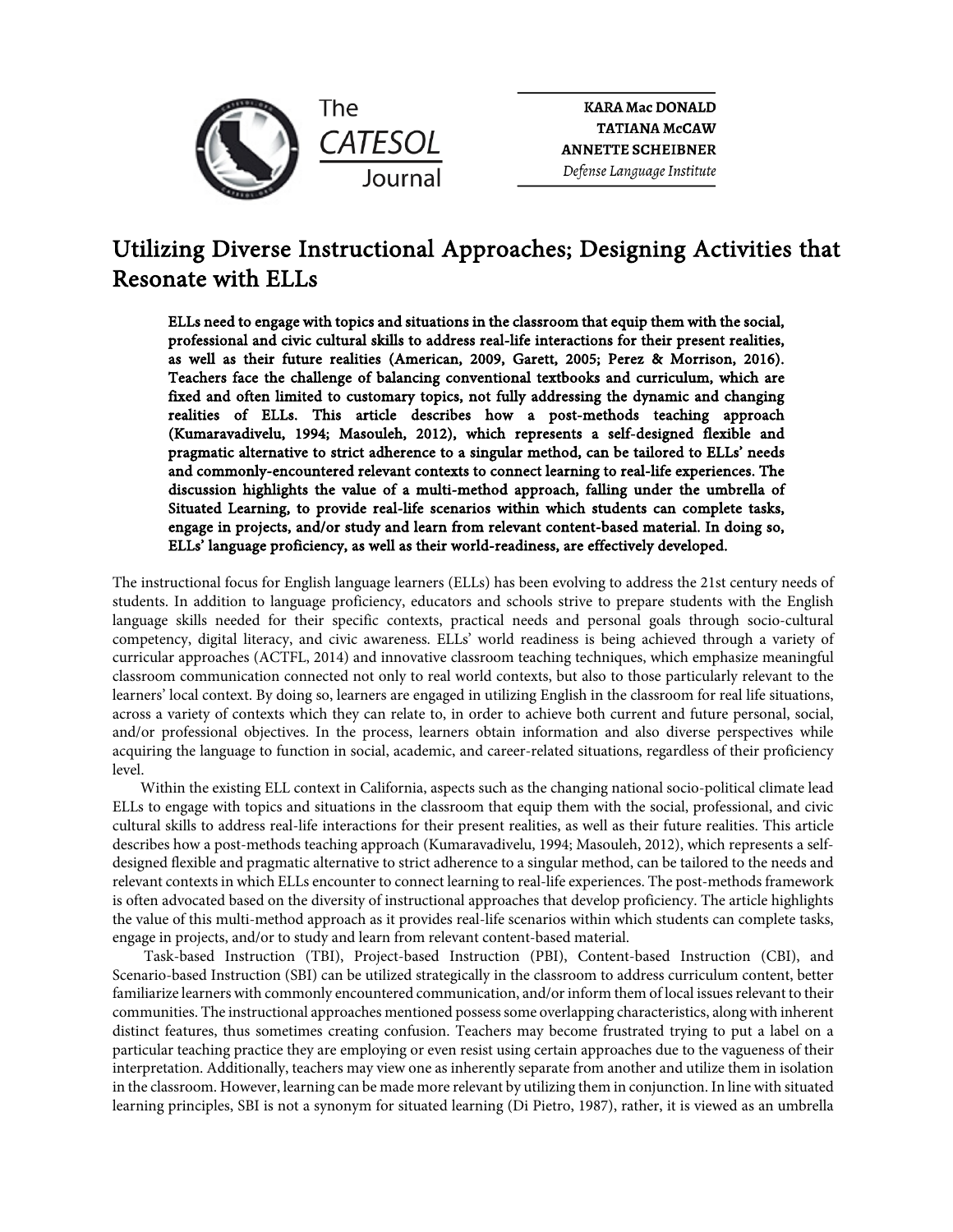under which TBI, PBI and CBI activities can be situated, better connecting classroom activities to realistic contexts or relevant topics that ELLs encounter outside the classroom.

To eliminate possible confusion and to better support ELL teachers in understanding how a world-readiness approach through multi-method instruction can be utilized to implement even a lockstep curriculum, the article explains similarities and differences for the before-mentioned instructional approaches and demonstrates how each approach can be utilized in conjunction to support the needs of ELLs belonging to K-12, adult education, community college, university, and/or individualized education programs. The article approaches the discussion through the frame of *situated learning* (Lave & Wenger, 1991), implying that cognition is optimal when learning is situated within a context that is relevant and personally meaningful to the learner. The situated learning approach encourages learners to contextually utilize linguistic knowledge for the development of critical thinking and problem-solving skills within a provided scenario (i.e., SBI). TBI, PBI, and CBI activities can then be carried out by students under the umbrella term of situated learning to foster meaningful, context-based learning to build proficiency and assist learners to meet real-life challenges.

### Instructional Approaches

As shown in Table 1, the four instructional approaches share many characteristics. If teachers learn about each instructional approach independently, they may have difficulty labeling their instructional practices, depending on their experience, as they may not easily identify the unique features of each. The table shows that the main difference among the instructional approaches is the learner's role and the length of instruction for the activity. However, using these instructional approaches to design relevant and meaningful world-readiness activities across a variety of proficiency levels may appear challenging, depending on teachers' experience and place of work.

| Characteristic | <b>TBI</b>         | PBI                                         | CBI                        | <b>SBI</b>                  |
|----------------|--------------------|---------------------------------------------|----------------------------|-----------------------------|
| Role of        | Real-life          | Real-life                                   | Student as Learner/        | Real-life Role              |
| Learner        | Role               | Role                                        | Real-life Role             |                             |
| Length of      | <b>Usually One</b> | <b>Usually Extended</b>                     | Varies Depending on        | Minimum Several             |
| Instruction    | Lesson Period      | Over Chapter/Unit                           | Objectives                 | Hours/Immersion<br>Activity |
| Topic/         | Real-world Context | Real-world Content                          | Real-world Context         | Real-world                  |
| Content        | Focus              | Focus                                       | Focus                      | <b>Content Focus</b>        |
| Cognition      | $HOTs*$            | <b>HOTs</b>                                 | <b>HOTs</b>                | <b>HOTs</b>                 |
| Outcome        | Multiple           | Multiple                                    | Single/Multiple            | Multiple                    |
| Goal           | Meaningful TL**    | Meaningful TL                               | Meaningful TL              | Meaningful TL               |
|                | Communication      | Communication<br><b>Content Acquisition</b> | <b>Content Acquisition</b> | Communication               |
| Context        | Group Interaction  | Group Interaction                           | Group Interaction in       | Group Interaction           |
|                | in                 | in One Class or                             | One Class or Across        | in One Class or             |
|                | One Class          | <b>Across Classes</b>                       | Classes                    | <b>Across Classes</b>       |

Table 1 Differences and Similarities of TBI, PBI, SBI & CBI Activity Design & Delivery

Note: \*HOTs - Higher Order Thinking, \*\* TL - Target Language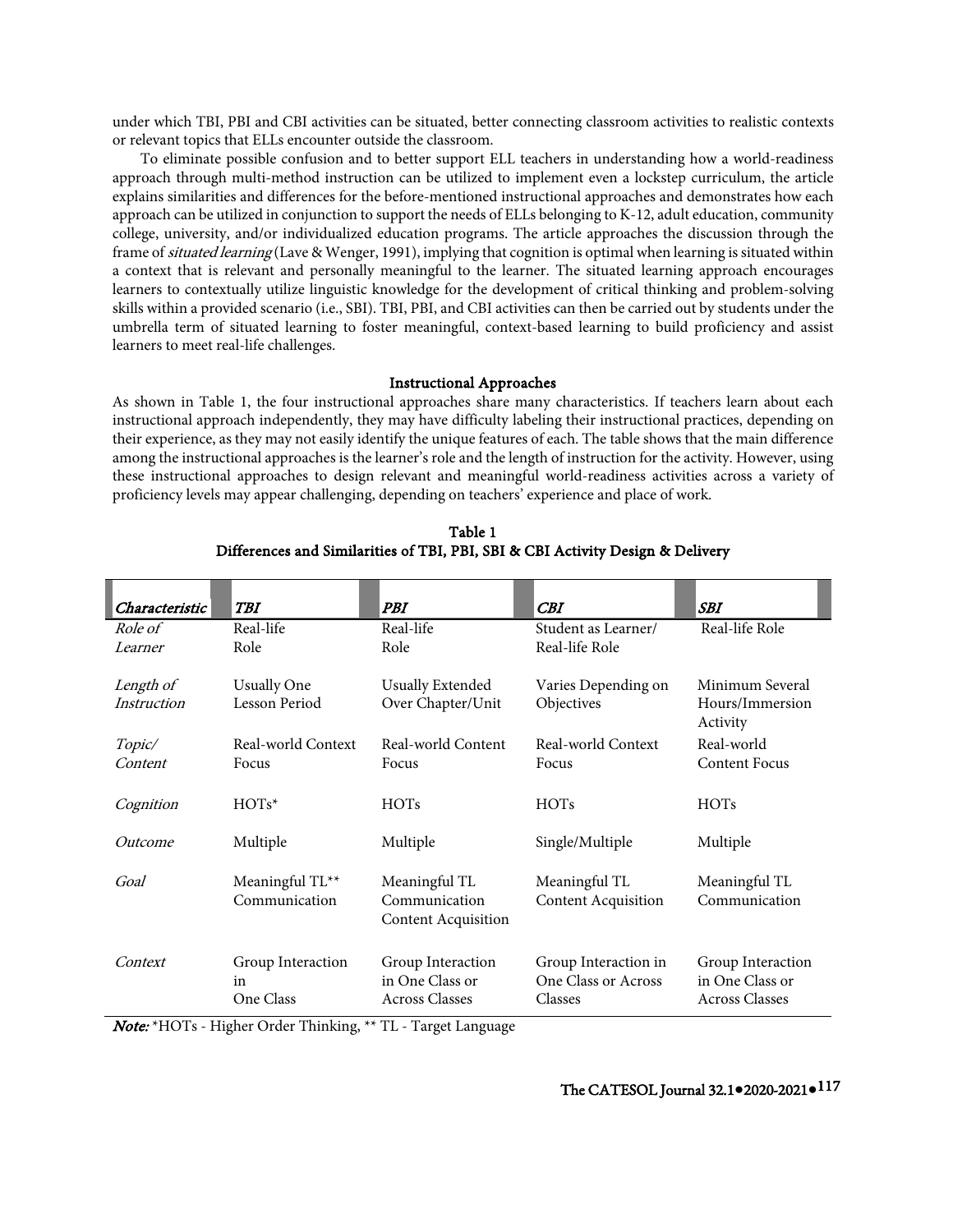Teachers, even with an awareness of TBI, SBI, PBI, and CBI, often struggle to conceptualize how these instructional approaches intersect with one another, or not. Due to the possible lack of clarity among approaches, when teachers receive in-service training at conferences, regional events, and within their schools and institutions, they often understand they are being presented with new practices that can, will, or should replace the old ones. Yet, in-service teacher training is not only about equipping teachers with innovative practices to replace existing ones, but also serves to refresh teachers' awareness of their classroom practice and to support teachers in addressing institutional goals by revisiting known instructional approaches utilized in a different manner.

In doing so, it is beneficial to encourage teachers to situate language practice within a meaningful context so students can relate to the content in a meaningful way. Using a situated learning approach encourages learners to develop language proficiency, socio-cultural competency, digital literacy, and civic awareness at the same time. Achieving world-readiness proficiency requires contextually meaningful use of linguistic knowledge to develop critical thinking and problem-solving skills.

The larger framework of the post-methods approach that the authors have, in part, based the discussion on encourages teachers to revisit and use various communicative and traditional approaches to meet learning objectives. Therefore, it is important to situate new knowledge and training on a post-methods approach for teachers within their existing knowledge and practices. Just like for ELLs, leaning needs to be situated within a meaningful context that is linked to the teachers' instructional contexts and experiences (Stolovitch & Keeps, 2011). However, not all teachers come to in-service professional development at the same point in their professional journey, so it can be challenging for some teachers to synthesize the content from each individual training event. At times, content on a post-methods approach can possibly be understood as a new initiative, rather than being part of a larger whole towards current ELL teaching goals.

The following sections provide a description of each approach and feature corresponding sample activities that are framed under the topic of education in California across a variety of proficiency levels and educational contexts while using SBI and Situated Learning as a basis for the design on TBI, PBI and CBI activities. The examples serve to demonstrate how a post-methods approach can be incorporated into classroom practice across various levels to bring topics that are relevant to students to develop not only their linguistic skills, but also their digital literacy, civic knowledge and/or socio-cultural awareness. It should be noted that in the examples concerning TBI, PBI, and CBI, particular types of students were considered to prove how SBI and situated learning can be used to frame such instructional approaches. The type of learners described in each activity has situated scenarios based on who the learners are or based on their future selves (i.e., they are not assuming a role). The activities serve as examples of what teachers can do to develop activities under a relevant scenario for their students.

#### Task-Based Instruction

Until recently, communicative competence was the gold standard in forward thinking classrooms; its benefits can be limited due to its focus on the individual speaker and not always on the interaction among speakers (Thomas, 2017). Ellis (2000) describes two distinct perspectives of TBI and language learning, a psycholinguistic perspective and a socio-cultural perspective. The former conceives the task as a means to provide learners with the kind of language structures to be used as learning opportunities (Lantoff, 1996). The later understands the task and language use opportunities as being co-constructed by the speakers based on their socio-cultural background and goals (Vygotsky, 1978). A task can be designed with particular structures in mind that will be practiced, but language learning is socially constructed through interaction as well. Therefore, learners need to consider not only the constraints on the task provided, but also learn to assess the discourse (i.e., the whole context) and intercultural communicative competence (i.e., strategic use of lexicon and structure) based on their experiences. Consequently, TBI offers students the opportunity to practice predetermined linguistics forms, and to build dialogic and sociocultural competences in the framework of one lesson.

In a typical TBI lesson, students are prepared for the task via schemata activation, a preparation for the introduction of new material, and a practice activity, which allows students to practice the new material in pairs or groups. Then, students are presented with a task set in a real-life context (Nunan, 1996). They should be themselves or future selves during a task, rather than assuming a role.

Since the instructions are not likely to be given in the students' native language, task descriptions can be adapted to the students' level of language competence. Besides, tasks can be designed for all instructional levels. Some task

## The CATESOL Journal 32.1**●**2020-2021**●**118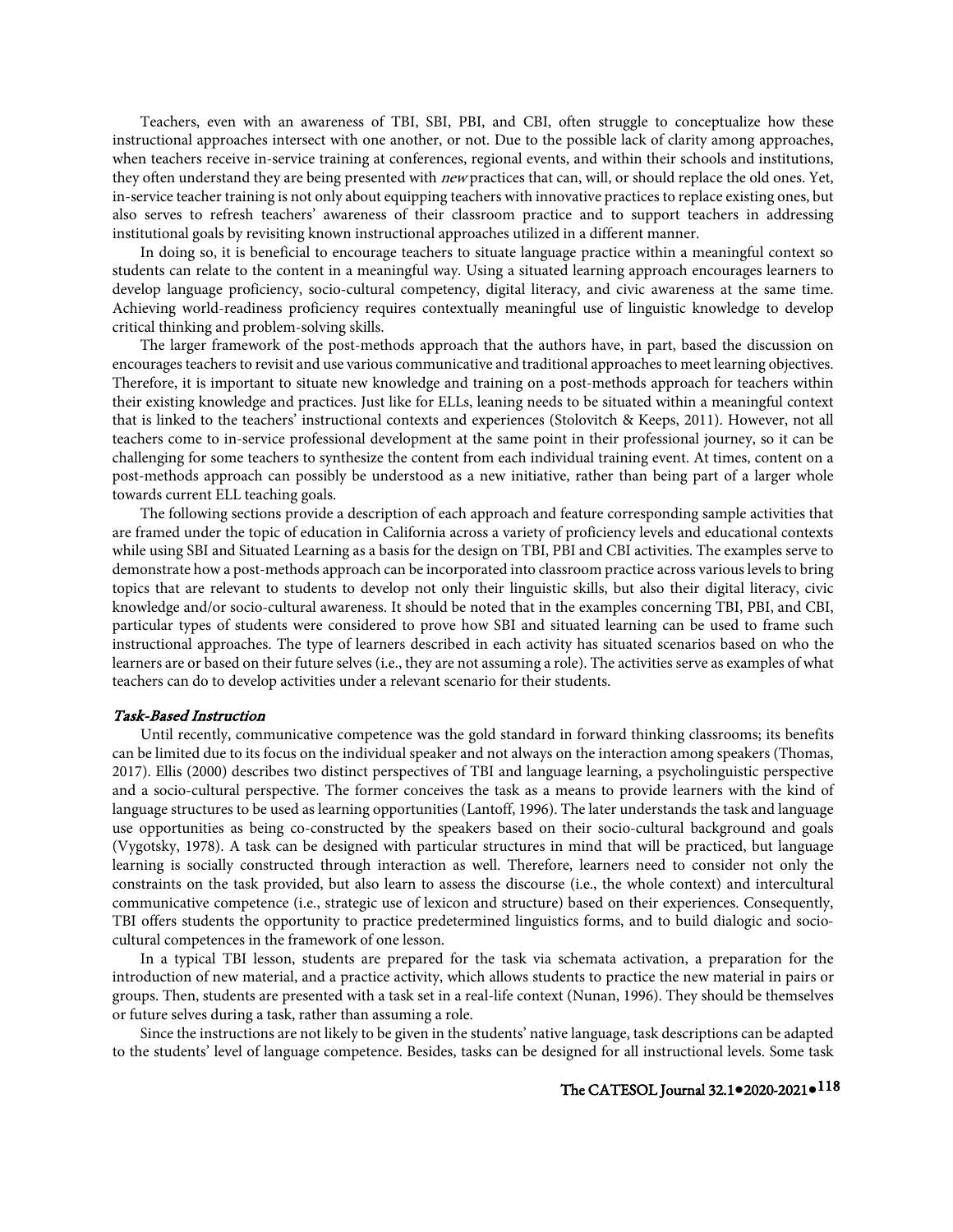examples could be: (a) a letter to campus officials about the dietary needs and preferences of international students to inform campus menu options, or a request to serve on a school committee to develop parent-teacher night refreshments that reflect the ethnic and/or religious dietary preferences of parents ( e.g., beginner level); (b) a pamphlet for high school students on how to apply to university ( e.g., intermediate level); or (c) a blog post on cultural differences and possible cultural pitfalls for students and their host families for international students on campus ( e.g., advanced-intermediate level). TBI allows students to use their skills creatively and in meaningful situations, involving higher order thinking skills, and the final product is the result of both individual and team work.

Although the task is geared for the use of particular structures and lexical items, the dynamic nature of the interaction is co-constructed during communication and is also determined by how motivational tasks are. With this in mind, one of the challenges teachers face when implementing TBI is to ensure the designed tasks promote students´ autonomy, independence, and productive behavior. Accordingly, motivation should be a determining factor in the design and implementation of tasks (Stroud, 2013).

Table 2 provides an example of how TBI can make learning meaningful for learners as their work is situated within a relevant context. The objective here is to demonstrate how to offer meaningful ways of using topic-related vocabulary, as well as to recycle previously studied grammar. In the example here, intermediate learners are able to see how they can utilize their language skills in more complex situations, beyond their daily routines. In other words, ELLs functionally participate in the English-speaking society, but in predictable, known situations that they have the language to do so ( e.g., going shopping at a local grocery store), while TBI classroom activities enable them to use the same known vocabulary and structure in distinct contexts that develop socio-cultural and civic awareness.

## Table 2 University – Intermediate to Advanced Intermediate Level

## Instructional Approach: TBI

Level: Intermediate to Advanced Intermediate

Theme: Education

Topic: Applying to College

Length of Instruction: 1 hour/1 Instructional Period

Scenario: An Education Fair is to be held on a California community college campus. Each year, the event draws thousands of students and their families with a focus on preparing former ELLs for community college and beyond. At the fair, students, and often parents too, participate in educational workshops, meet community college representatives as well as state colleges and vocational school representatives, to become familiar with community resources that support funding for higher education.

As a former ELL and recent Business graduate of a California State University (CSU), who completed two years at a community college before transferring to a CSU, you are now going on to California Polytechnic Institute to complete further studies in agriculture business. As part of the Education Fair, the committee has invited you to be part of a panel at one of the educational workshops offered at the fair to describe what it takes to apply to community college, transfer to a state college, successfully complete degree requirements, and access support services in the community and on campus.

Instructions to Students: In groups, using the information obtained in class, address two to three subtopics of your choice pertaining to the processes of applying to college ( e.g., application requirements, degrees available, housing options, financial aid options, academic support, etc.). Based on group findings, prepare a presentation in English for the Education Fair workshop panel, using the format and multi-media of your choice, on the issues related to the chosen topic.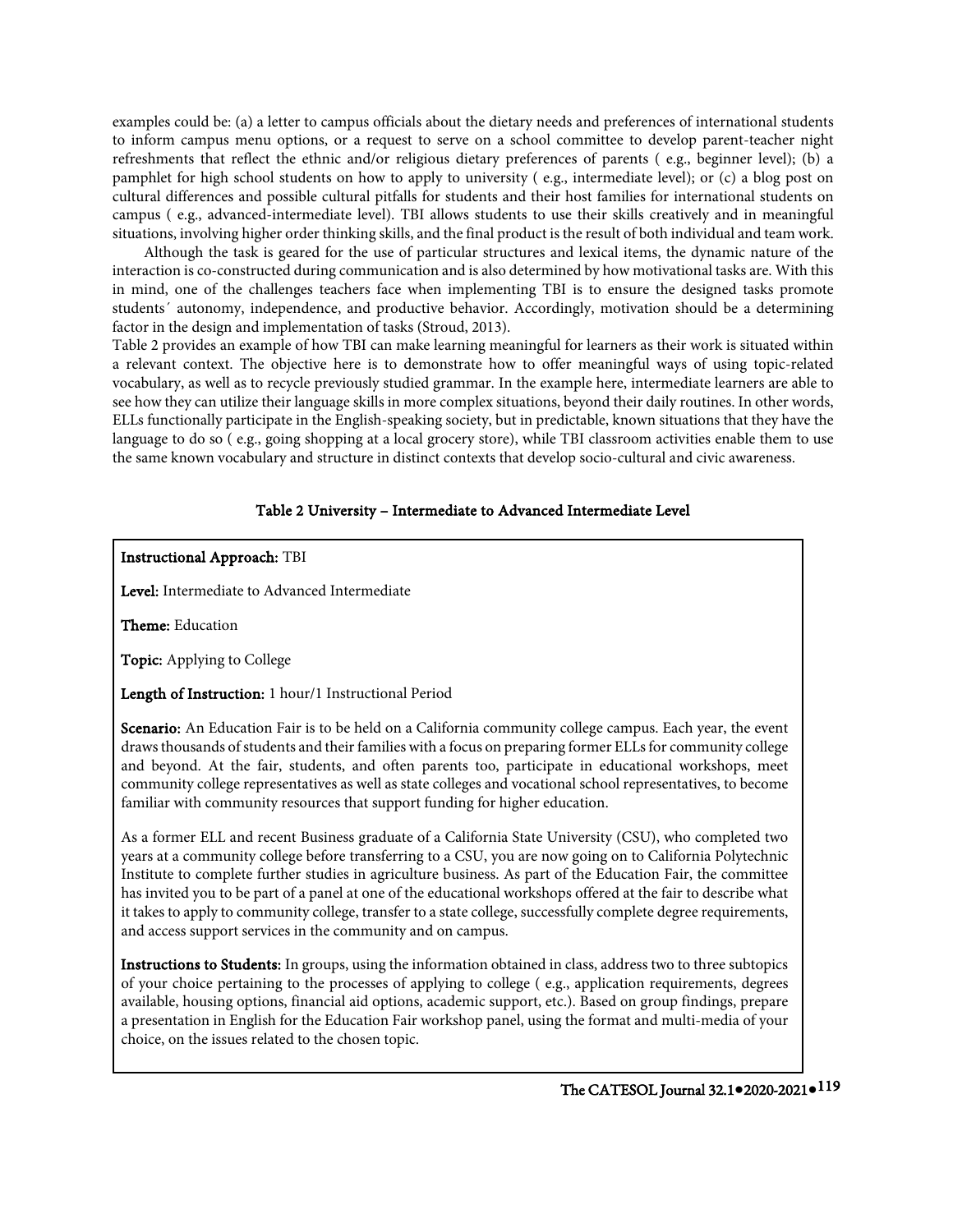### Project-Based Instruction

TBI, as described, emerged from research in two main areas, cognitive and interactionist perspectives (Doughty & Long, 2003), and research has continued over the last thirty years (Thomas, 2017). Like communicative competence leading in part to TBI, TBI in part moved the field to looking at TBI distinctly as a form of extended tasks (Thomas, 2017), which lead to research in the field of language learning for PBI (Weinstein, 2006). In sum, PBI revolved around a central topic from which all activities are derived and informs the final tangible outcome. Technology, which promotes digital literacy, has increasingly played a role in PBI as a means for research and investigation (Thomas, 2017; Casa-Todd, 2017). Additionally, analytical skills are used as different text sources need to be evaluated and synthesized in producing the final product.

'Extended tasks' (i.e., PBI) engage learners with a variety of skills while addressing topics that are too elaborate to be dealt with in one class, either due to the complexity of the topic itself or due to the number of its aspects that result in multiple sub-topics to be covered (Desiatova, 2008). In such cases, PBI enables exploration of the topic by expanding the timeframe (several teaching hours or several weeks), the number of students involved ( e.g., more than one class section), the audience of the final product ( e.g., other class sections, the department, the school venue), and the addition of the elements of formative reflection and feedback by the students and their teacher throughout the project phases.

This in-depth work requires students to explore the topic collaboratively during a pre-determined timeframe under the guidance of the teacher. However, the students remain owners of their project and the final product. This highlights the socio-constructivist view of [extended] task interaction as dialogic and informed by the individual's background while also impacted by the psycholinguistic perspective of [extended] task interaction that enables the practice of predetermined structures and lexicon (Ellis, Skehan, Shintani, & Lambert, 2019). Many traditional practices are preserved in PBI but are restructured for a project. Teachers still design and plan the project activity and align it to standards. They still manage the activities and scaffold learning while promoting student growth and independence and coach students through the process, before assessing the final outcome (Larmer, Mergendoller & Boss, 2015).

Like TBI, PBI can also be adapted to different levels. For example, beginner elementary students can be tasked to research water conservation practices in California and develop a brochure to provide to parents. Intermediate elementary students can investigate social service programs in their communities and make a pamphlet that can be then distributed to relevant community groups. High school or university advanced intermediate students can be asked to research the economic and social ramifications of the current changes and potential future changes in US immigration policy, with the opportunity to present and dialogue with peers in a public forum. The benefit of PBI is the focus on the ability to address larger topics through research that are not suitable to one instructional session. PBI also develops student autonomy, which increases motivation and involves the integration of all language skills, as well as higher level thinking skills (Larmer, Mergendoller & Boss, 2015. However, it is important to train students on collaborative work skills beforehand to make sure every student takes an active role, not only in the project completion but most importantly during the execution of the project, which is challenging when most of the learning process depends on it.

Table 3 provides an example of how PBI can make learning meaningful for learners as their work will be distributed to the local community. It can be further empowering as the choice of the local community with which the project is serving can permit younger, more novice learners, to help more mature and senior members of the community as this sample PBI activities does. The sample PBI activity presented is understood to be integrated into instruction as a topic that supports the set curriculum. The objective here is to demonstrate how the use of determined elements from a unit (i.e., question structure, education vocabulary, etc.) can be formatted into a students' project, which takes little classroom instructional time as the majority of the work with the language and production of the tangible outcome can be done outside of class instruction time. In doing so, language use and language production are contextualized and meaningful.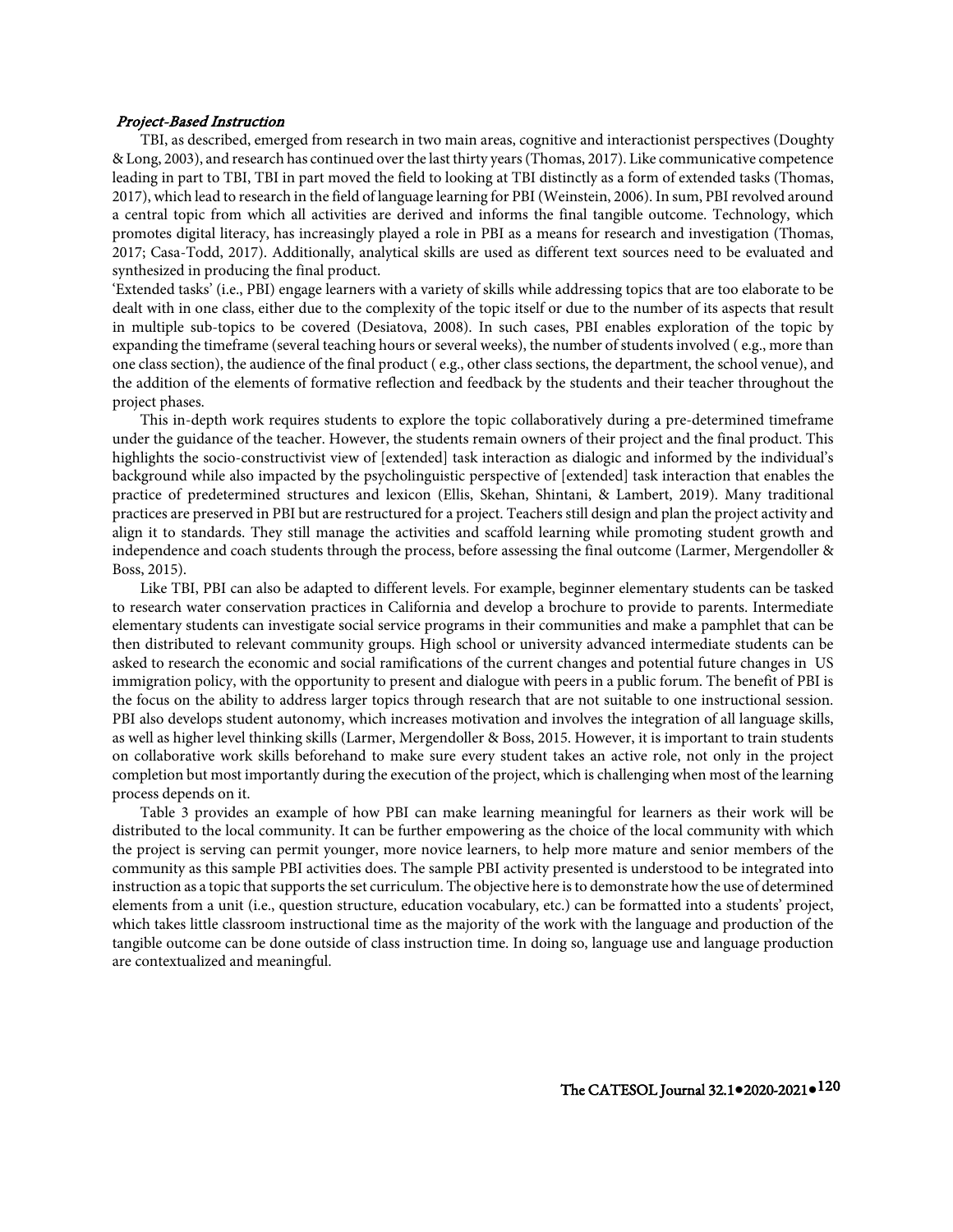## Instructional Approach: PBI

Level: Beginner to Intermediate

Theme: Education

Topic: Applying to College

Length of Instruction: 2-4 hours

Scenario: A high school in an agricultural valley of California is having a Beyond High School, Pathway to Success Month with a range of events in school, and after school, to introduce students to the numerous options available to them after high school. The goal is to assist students to think about what options may be best for them and to begin to prepare them for that pathway by choosing the appropriate classes and academic interests now as new high school students. As part of this, students are asked to compile a brochure, video ad, or another product outcome of their choice that would be provided to individuals attending English language classes at the Adult Education Center in the area as a resource for them to pursue vocational or academic training in the future. The final product will be compiled in English (or a bilingual final product could be assigned).

Instructions to Students: Identify someone who has graduated from university, community college, or a vocational college to interview. It does not have to be a family member or relative. It can be someone in the community, religious group, etc. It cannot be someone who works at the school. First, in class as a group, create a minimum of 10 questions to ask (why they choose this, how it prepared them for the workforces, etc.). Next, individually conduct the interviews based on the aspects selected for the interview and take notes. Write a short summary and/or a bullet point outline to present to your group. Research different aspects of the identified job ( e.g., pay, benefits, schedule, etc.). Finally, synthesize each group member's content into the final product on pathways to vocational and academic training for adults, with the benefits and drawbacks of each profession based on a personal assessment. Prepare the material content for the Adult Education Center for ELLs in the community using the format of your choice (brochure, video ad or any another format) and multi-media of your choice.

### Content-based Instruction

CBI emerged about 25-35 years ago (Stryker & Leaver, 1997), but earlier applications of the same concepts were visible in English for Specific Purposes (ESP) and second language immersion programs, foreign language magnet schools, and English for Academic Purposes (EAP) at universities (Stoller & Grabe, 1997). Thus, the instructional approach has been part of ELT and is one that permits a focus on particular structures and lexicon, while allowing learners to benefit from the discursive negotiation of meaning through interaction. Due to the nature of the learners' use of digital media for independent and in-class guided research, CBI allows learners to connect with meaningful topics and people, as part of building digital literacy and leadership (Casa-Todd, 2017). For example, if students work on an assigned topic, they would likely utilize online resources to learn about the topic. Additionally, students will develop leadership and autonomy as they assign different roles to each other as part of the group work.

CBI focuses on teaching specific content important to the topic at hand and not solely on a linguistic feature. CBI lessons can be communicative, student-based lessons, and are not limited to mini-lectures matched with a comprehension check. The content knowledge learned can also be used to produce a tangible outcome. However, the question of how CBI is different from PBI can be raised if students are researching a topic to acquire new information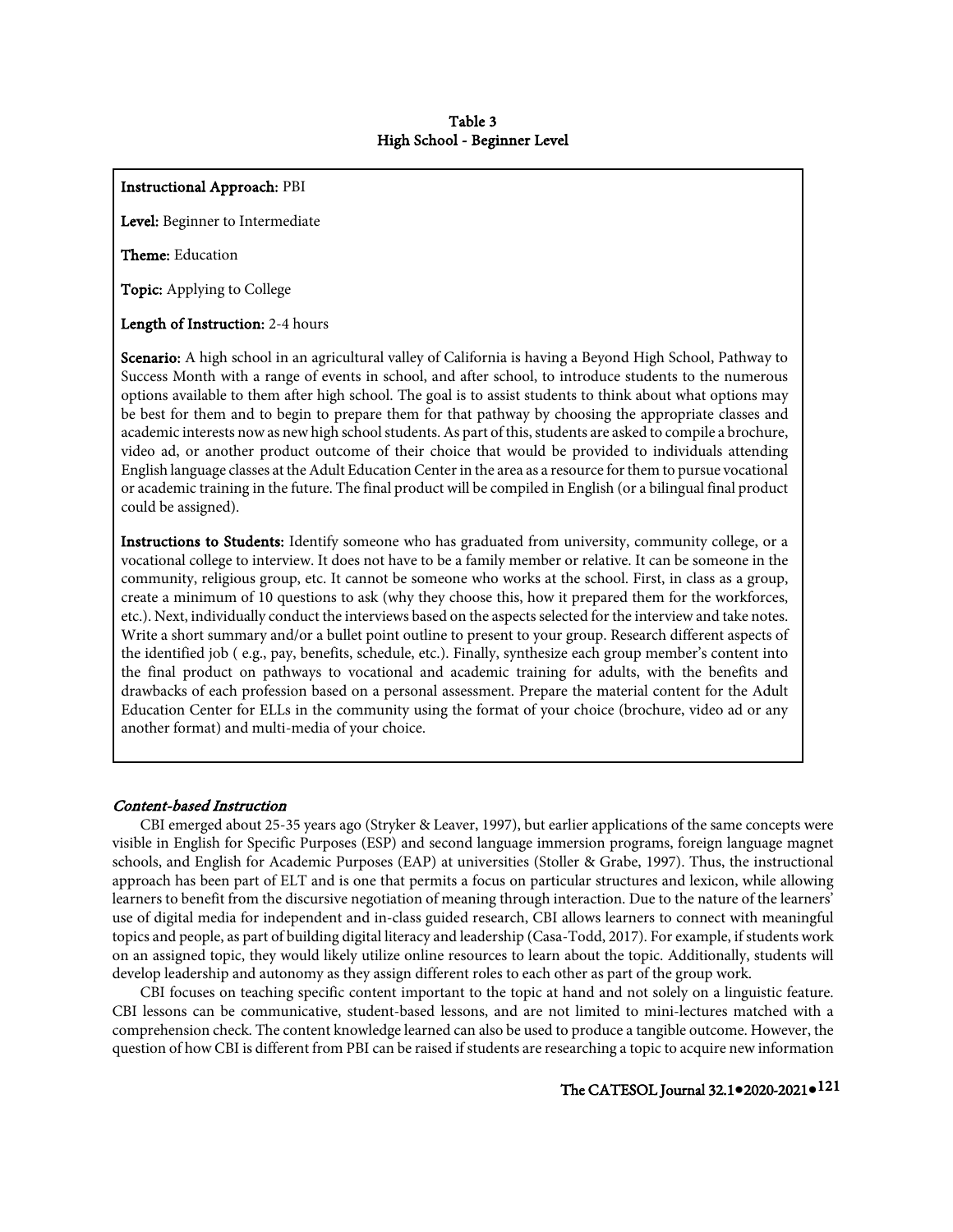and producing a tangible outcome. In one sense, CBI's focus on the study of new topics as part of the curriculum, opposed to self-selected topics by students, can distinguish it from PBI. For example, CBI could be used to teach beginning students about US regional cuisines, to discuss the historic background of a movie on Martin Luther King that intermediate students will watch, and to investigate the social and political background of the longstanding debate in the US over gun control for advanced-intermediate learners. To elaborate, advanced-intermediate students can research the history of US born individuals involved in terrorist activities and the social, political, and economic significance for the US. In the context of a lesson or over several lessons, CBI prepares students to engage critically with the content by means of English, rather than by means of language features, as the primary focus. Such integration of language and content represent a challenge for teachers, as a lack of vocabulary may lead to insufficient comprehension of the content knowledge (March, Hau, & Kong, 2000). Consequently, teachers need to invest sufficient time to design and plan effective lessons that include adequate input exposure for students, along with vocabulary learning, to fill the gap between vocabulary and content knowledge comprehension.

Table 4 provides an example of how CBI can make learning meaningful, in particular if it is situated within a specific professional field of study. The objectives here is, on the one hand, to demonstrate how the use of domain specific and current socio-economic and political issues can provide learners with more in depth understanding of the context in which they live and/or work, as well as language specific practice. On the other hand, it aims to show how content information, beyond culture and historical events, can be incorporated into the curriculum through CBI with an application in a meaningful situation. Again, language use and language production are contextualized and meaningful for students.

## Table 4 University/Adult Education – Intermediate to Advanced Intermediate

## Instructional Approach: CBI

Level: Intermediate to Advanced Intermediate

Theme: Education

Topic: Gaining Job Experience

Length of Instruction: Several hours/Instructional Periods and Student Independent Research

Scenario: The notion of a global society is no longer in debate. International commerce is a given in today's business world at many levels. US companies rely on exporters' and importers' work to organize air and ocean freight. Companies dealing with Asia, Europe and the Middle East are impacted by domestic and international trade regulations.

As an international student in an Intensive English Program at a private university in Southern California, you have a non-paid internship/volunteer opportunity through a local organization to prepare for a planned master's degree in International Business, with a focus on trade and logistics management. To provide a foundation, interns/volunteers conduct research on current trade policy and any potential changes to policy, with an analysis of the economic impact on US sectors.

Instructions to Students: As a culmination of the unit topic on international trade, research a region that the US trades with ( e.g., Asia, Europe or the Middle East) and analyze how current or changing trade regulations will affect the US market and economy. Make predictions on how a change in policy or a lack of change will influence the domestic and international market short and long term. The interns/volunteers will give a presentation to the program advisors to demonstrate their foundational knowledge of the current and changing trade policy. This presentation will serve as the qualifying event for intern/volunteer position selection.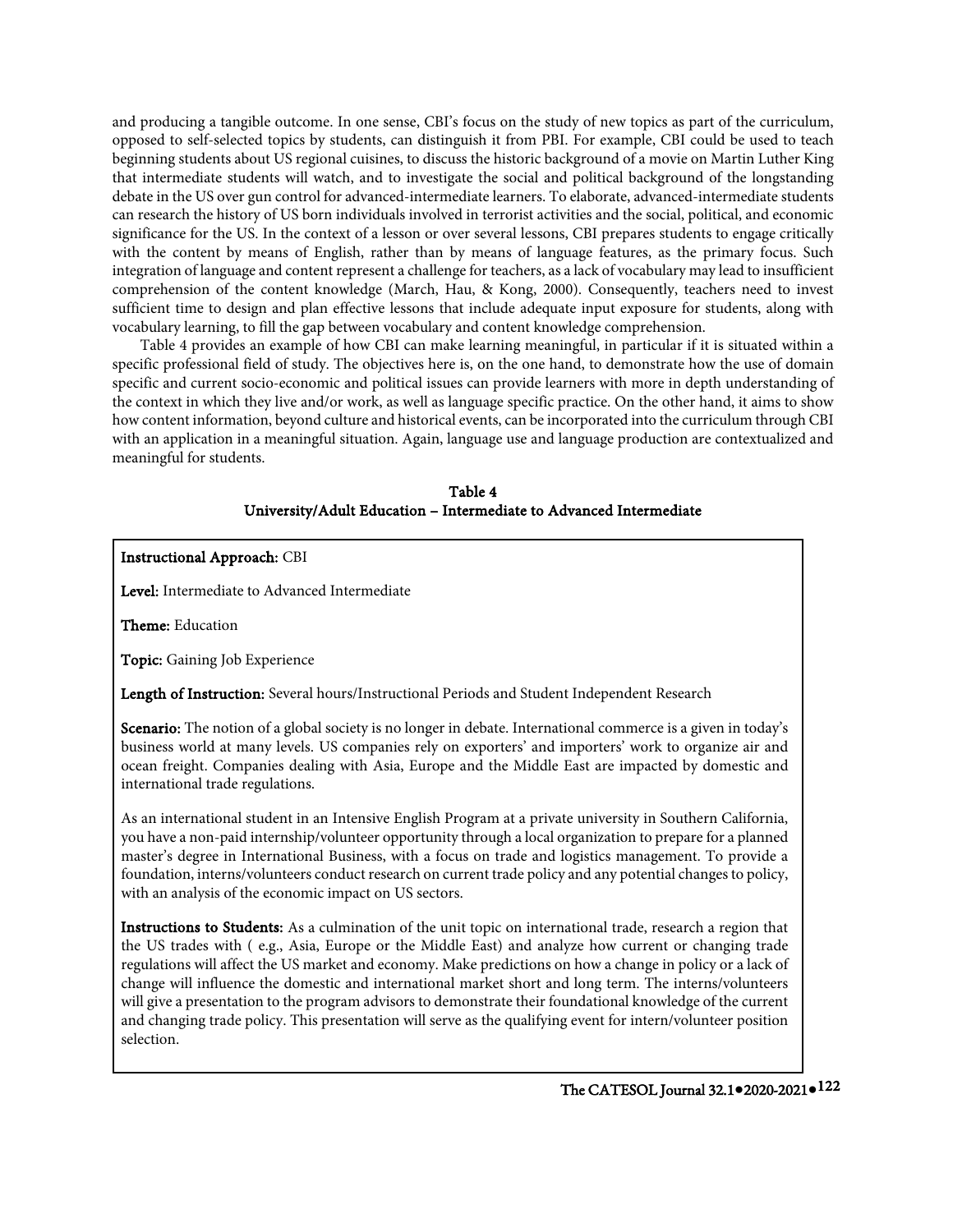## Scenario-based Instruction

Placing the students physically in situations that contain not only the use of English, but also highlighting the cultural components to employ all their linguistic, social and cultural knowledge is what Di Pietro (1987) addressed as strategic interaction, a space where learners engage through scenarios with language. This teaching approach, which aligns with Situated Learning theory, is SBI (Di Pietro, 1987; Lave & Wenger, 1991). SBI overlaps with TBI in that students perform in real-life situations, solving problems while using higher order thinking skills and attending to the larger discourse features that are negotiated during interaction. However, SBI expands on TBI's content by providing a more mentally, potentially, and emotionally elaborate context, placing a student in the physically authentic surroundings, fully involving the students in the situation. Unlike TBI, SBI is more flexible in terms of what a learner needs to accomplish as a final outcome; a learner needs to make a choice and select an option that is perceived as optimal, ultimately answering the question of what the best course of action under the described circumstances might be. In addition, the interactions required expand on what students would typically encounter in conventional classroom settings.

Learning can be more contextualized and meaningful for learners if we expand the use of SBI and incorporate a real-life scenario when utilizing TBI, PBI and CBI.

#### Conclusion

Teachers often employ a variety of instructional approaches in their classroom teaching. Novice and veteran teachers do what makes sense to them based on their students' needs and the institutional requirements and constraints. Novice and veteran teachers may have distinct experiences and rationale for what they do, but all teachers have a rationale for what they do in class and therefore, it is a legitimate approach to instruction. With this understanding this, the has authors have revisited established instructional approaches ( e.g., TBI, PBI, CBI) under situated learning (i.e., SBI) to assist California teachers and CATESOL members to better promote the development of ELLs' sociocultural competency, digital literacy, and civic awareness, in addition to their language proficiency.

A variety of instructional approaches possess similar characteristics and can often be misunderstood by teachers. This perception is based on the authors' experience as teacher trainers and is supported by the available literature (Richards, 1997). Therefore, the purpose of this article has been to identify the similarities and differences among various approaches and to demonstrate how each one can be utilized individually and in conjunction with one another under a post-methods approach to make activities more relevant to learners. The rationale for the discussion is that the ELL classroom needs to reflect the current realities and socio-cultural interactions that students engage in within their communities. ELLs need to be prepared for the current realities they face and will face. Teachers need not only the pedagogical skills, but also an understanding of the socio-cultural realities of individual students to effectively design lessons and interact with students. A post-methods approach using a situated learning approach along with communicative approaches (i.e., TBI, PBI, CBI) provides the optimal conditions to foster meaningful communication, which develops not only learners' language proficiency, but also promotes their socio-cultural and civic awareness.

In addition, ELL educators in California teach across a broad range of demographics and contexts. Teachers have students in dense urban areas, extended suburban developments, and expansive rural agricultural regions. In these diverse contexts, educators can better meet the needs of their diverse ELLs by situating instructional activities within scenarios that are relevant to their specific realities to make learning more motivating, engaging, and meaningful. When learning is meaningful, the language learned can then be applied to the students' lives outside the classroom.

## Authors

Kara Mac Donald is an Associate Professor at the Defense Language Institute. Her background consists of over twenty years in language teaching and teacher training across elementary, secondary, and higher education in the US and overseas. She earned a Master of Art in Applied Linguistics, TESOL and a Doctorate in Applied Linguistics.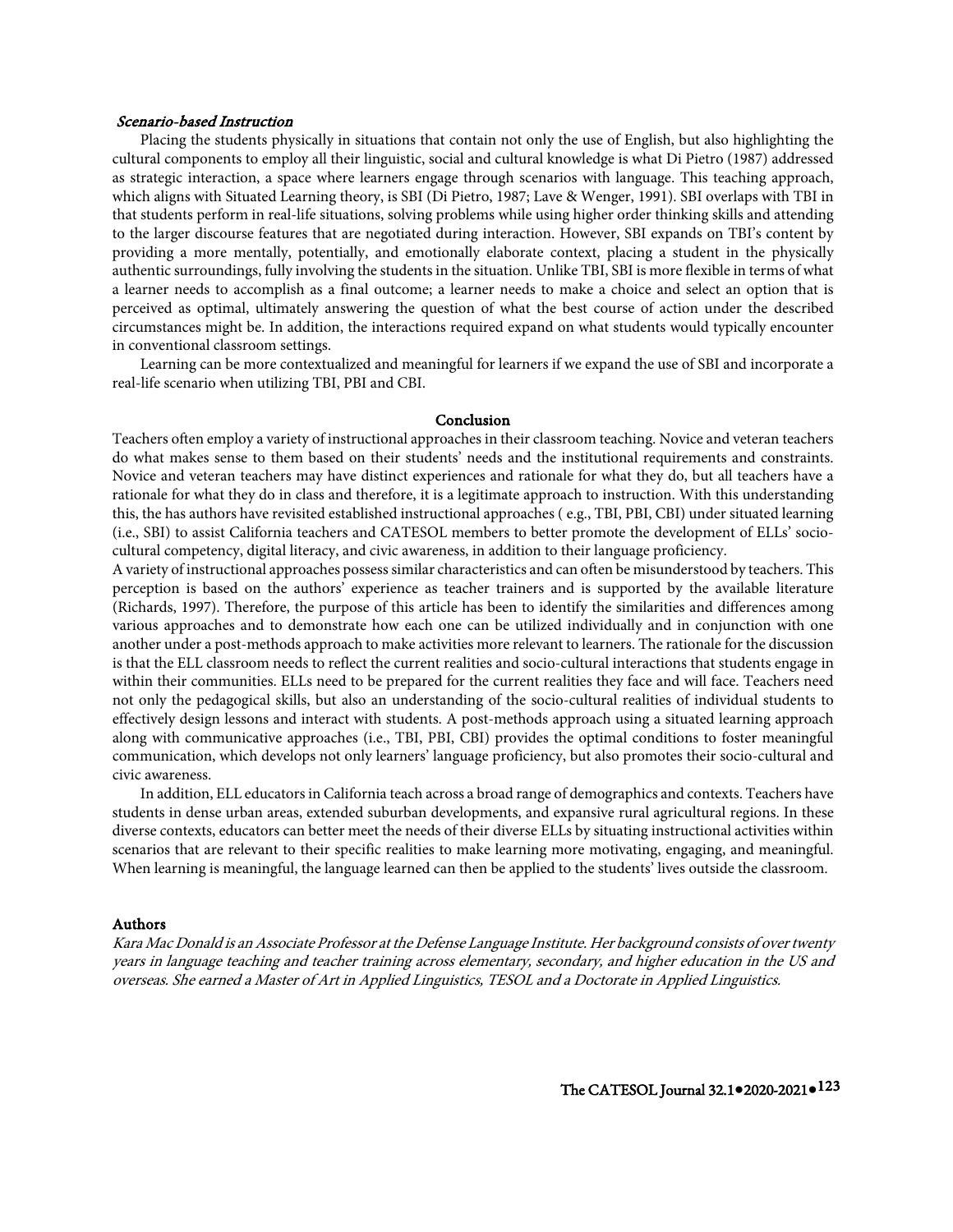Tatiana McCaw holds an EdD in Instructional Leadership and currently oversees a faculty development program. Her research interests include neurolinguistics, learning strategies, critical thinking, and technology integration in foreign language teaching.

Annette Scheibner received her undergraduate education in Germany and her MA in Foreign Language Teaching from the Monterey Institute of International Studies. She has worked as a language teacher, testing specialist and faculty development specialist at Fachhochschule Flensburg, Chicago City Colleges, Cabrillo College, Monterey Peninsula College, and the Defense Language Institute.

## References

- ACTFL (2014). World-readiness standards for learning languages. Retrieved from
- https://www.actfl.org/sites/default/files/pdfs/World-ReadinessStandardsforLearningLanguages.pdf
- American Youth Policy Forum. (2009). Moving English language learners to college- and career-readiness. Issue Brief, August. Washington, DC: Author
- Casa-Todd, J. (2017). Social LEADia, Moving students from digital citizenship to digital leadership. San Diego: Dave Burgess Consulting.
- Desiatova, L. (2008). Project-based learning as CLIL approach to teaching language. Humanising Language Teaching, <sup>7</sup>(4). Retrieved from http://www.hltmag.co.uk/oct08/sart02.htm
- Di Pietro, R.J. (1987). Strategic interaction, Learning languages through scenarios. Cambridge: Cambridge University Press.
- Doughty, C.J. & Long, M.H. (2003). Optimal psycholinguistics environments for distance foreign language learning. Language, Learning & Technology, 7(3), 50-80.
- Ellis, R. (2000). Task-based research and language pedagogy. Language Teaching Research, 4(3), pp. 193-220.
- Ellis, R., Skehan, P., Li, S., Shintani, N., & Lambert, C. (2019). Theoretical Perspectives. In Task-Based Language Teaching: Theory and Practice (Cambridge Applied Linguistics, pp. 27-174). Cambridge: Cambridge University Press.
- Garrett, J. E., & Holcomb, S. (2005). Meeting the needs of immigrant students with limited English ability. International Education, <sup>35</sup>(1), 49–64.
- Kumaravadivelu, B. (1994). The postmethod condition: (E)merging strategies for second foreign language teaching. TESOL Quarterly, 28(1), 27-48.
- Lantoff, J. (1996). Second language acquisition theory-building: 'Letting all flowers bloom!' Socio-cultural theory and second language learning. Oxford: Oxford University Press.
- Larmer, J., Mergendoller, J. & Boss, S. (2015). Setting the standard for project based learning: A proven approach to rigorous classroom instruction. Alexandria, VA: ASCD.
- Lave, J., & Wenger, E. (1991). Situated learning: Legitimate peripheral participation. New York, NY: Cambridge University Press.
- March, H.W., Hau, K.T., & Kong, C.K. (2000). Late immersion and language of instruction in Hong Kong high schools: Achievement growth in language and nonlanguage subjects. Harvard Educational Review,  $\pi$ (3), 303-346.
- Masouleh, N.S. (2012). From method to post method: A Panacea! *English Language Teaching, 5*(4).
- Nunan, D. (1996). *Designing tasks for the communicative classroom*. Cambridge: Cambridge University Press.
- Perez, C.P. & Morrison, S.S. (2016). Understanding the challenges of English language learners and increasing college-going culture: Suggestions for school counselors, VITSA Online <sup>81</sup>, 1-12.
- Richards, J. C. (1997). Second language teacher education. Cambridge: Cambridge University Press.
- Stoller, F.L. & Grabe, W. (1997). A six-T's approach to content-based instruction. In M. A. Snow & D. M. Brinton (Eds.), The content-based classroom: Perspectives on integrating language and content (pp. 78–94). White Plains, NY: Longman.
- Stolovitch, H. D. & Keeps, E. J. (2011). Telling ain't training. Alexandria, VA: ASTD,
- Stroud, R. (2013). Task-based learning challenges in high schools: What makes students accept or reject tasks? The Language Teacher, 37(2), 21-28.

# The CATESOL Journal 32.1**●**2020-2021**●**124